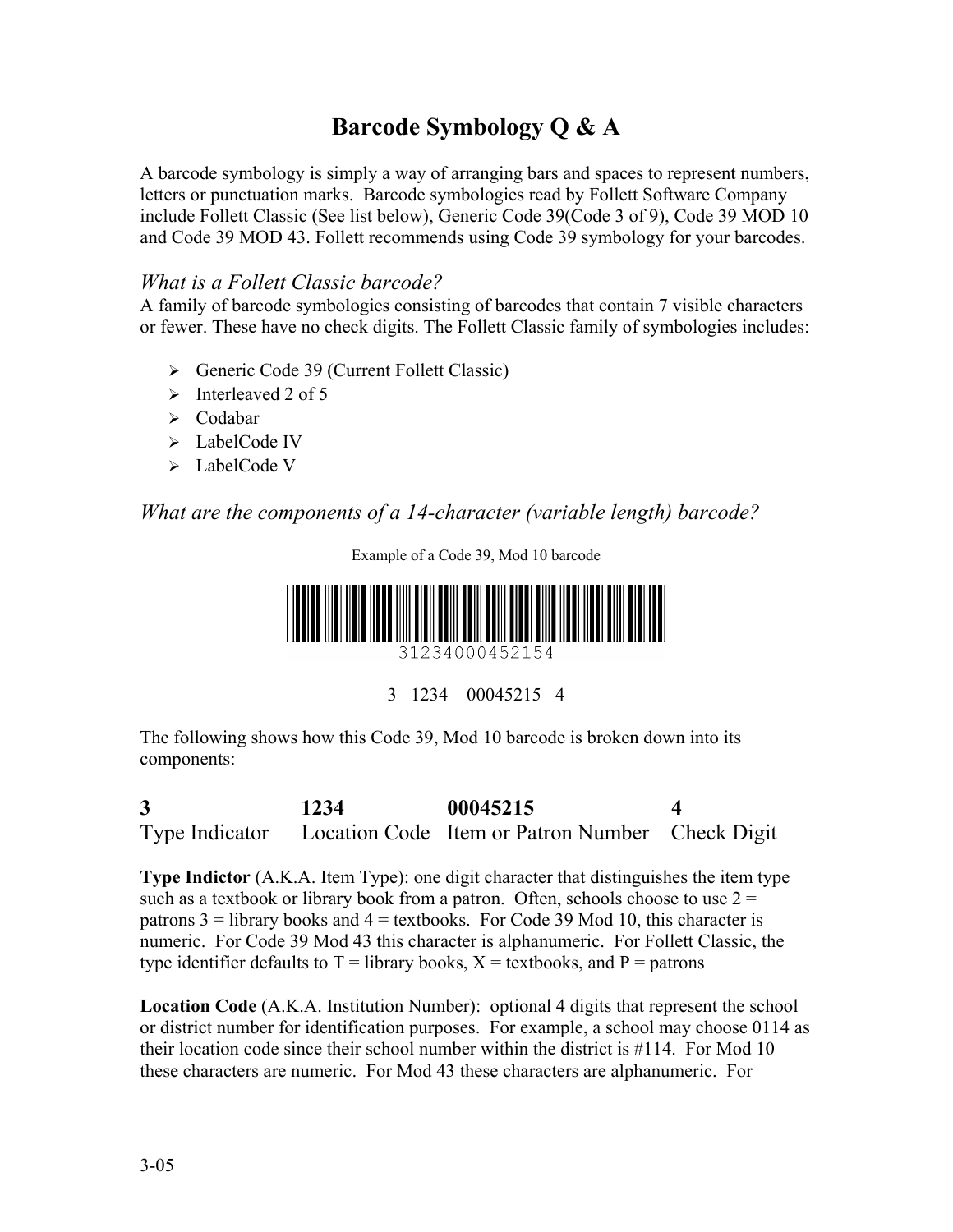Generic Code 39 it is alphanumeric. \*\*Please note – Follett cannot assign a location code.

**Item, Textbook or Patron Number** — the unique sequential number assigned to an item, textbook or patron. These characters are numeric for all Follett barcodes.

**Check Digit** — the last character in a 14-digit Mod 10 or Mod 43 barcode used by the scanner to determine the validity of the previous characters in the barcode and the accuracy of the scan. The scanned digits  $(1 – 13)$  are run through a specific algorithm and the check digit (14) is computed. The mathematical answer must match the printed last character on the barcode before the scanned barcode number is read by the scanner and sent into the application. For Mod 10 this character is numeric (digits 0-9). For Mod 43 this character is alphanumeric (characters A-Z plus the symbols "-", ".", blank space, "\$", "/", "+", "%"). Generic Code 39 and Follett Classic barcodes do not use a check digit.

### *What do Mod 10 and Mod 43 stand for?*

Modulus 10 (Mod 10) and Modulus 43 (Mod 43) are methods that use check digits to ensure that a barcode is correctly decoded. They can be viewed as "insurance" that the barcode which appears in the software is the barcode scanned. Check digits prevent problems such as scanning barcode T123, but having it translate as barcode T789 due to an incorrect read from a scanner device.

Mod 10 and Mod 43 are named for the way in which they verify the barcode. Mod 10 can only very the 10 numerals (0-9) so it can only be used for numeric barcodes. Mod 43 can check all 10 numerals (0-9), all 26 letters (A-Z), plus 7 punctuation characters. Mod 43 allows alphanumeric barcodes to be used, although numeric are more common.

#### *What is the inscription length on the barcode?*

Follett allows 30 characters for the inscription length, which is normally used to print the institution name on the barcode label. For textbooks especially, Follett recommends using your district's name as opposed to the school name for the inscription.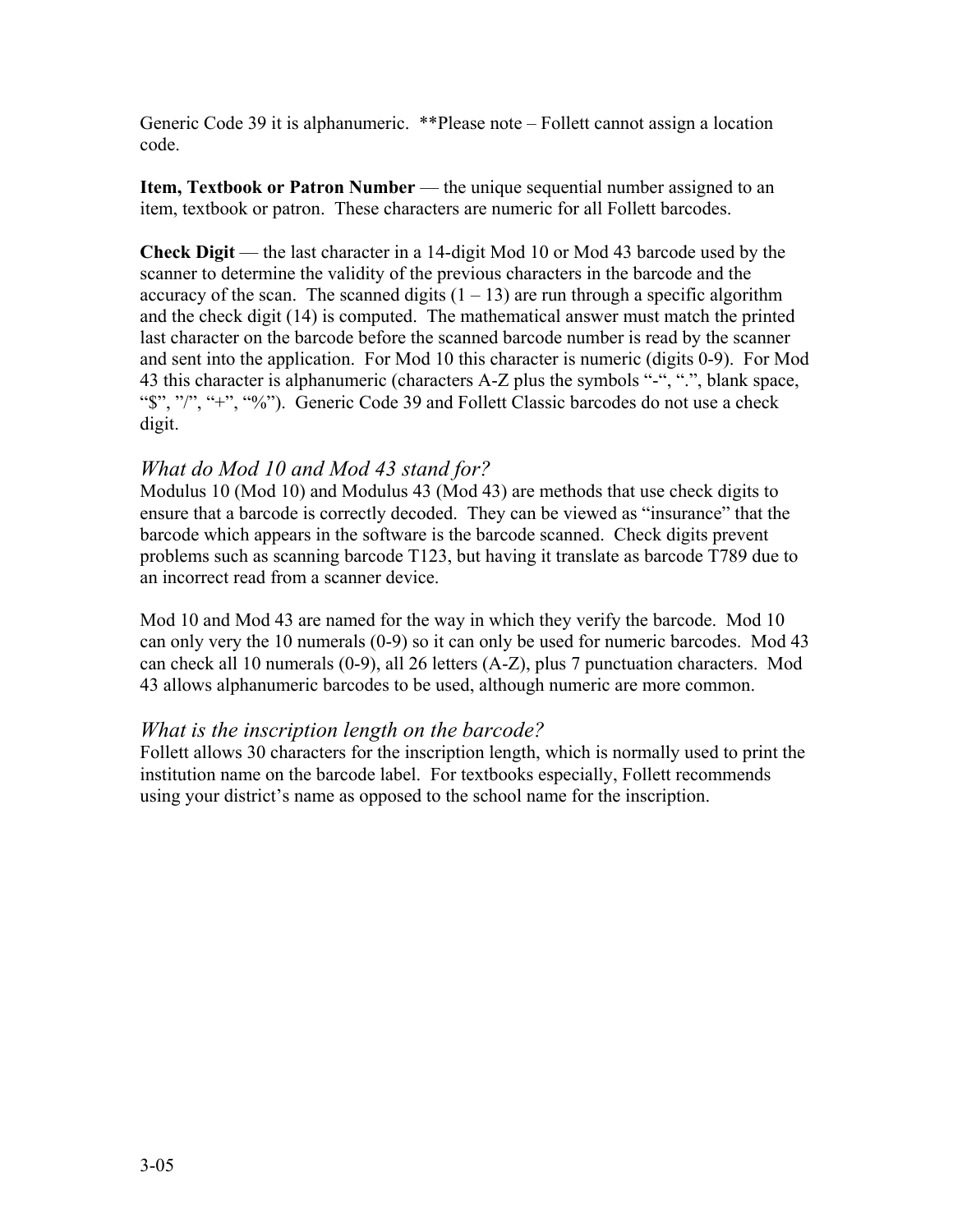## **Barcode Reference Guide**

8 to 14 Characters.

For sites just automating or converting from another symbology, Follett Software Company (FSC) recommends Standard Code 3 of 9, Mod 10, or Mod 43, 14 Characters.

| <b>Barcode Sample</b>       | <b>Barcode</b>                                 | <b>Type</b> | Length                                               | <b>Numeric or</b>                                                                   | <b>Check Digit</b> |
|-----------------------------|------------------------------------------------|-------------|------------------------------------------------------|-------------------------------------------------------------------------------------|--------------------|
|                             | <b>Symbology</b>                               | Indicator   |                                                      | Alphanumeric                                                                        |                    |
|                             | <b>CODABAR</b>                                 | Yes         | 8 to 14 characters                                   | Numeric<br>$-$ \$ : / . + and<br>digits $0-9$ .                                     | No                 |
| 12345678901237              | <b>CODABAR</b><br>Mod 10                       | Yes         | 8 to 14 characters                                   | Numeric                                                                             | Yes                |
| 2345678901                  | Standard<br>Interleaved 2<br>$\sigma$ f 5      | Yes         | Even number of<br>characters (8 to 14).              | Numeric                                                                             | No                 |
|                             | Standard<br>Code 3 of 9                        | Yes         | 8 to 14 characters;<br>majority are 14<br>characters | Alphanumeric<br><b>Upper Case A-Z</b><br>Zero through nine. - \$<br>$+$ . % / space | No                 |
| <u> Tanzania (h. 1888).</u> | Standard<br>Code $3$ of $9$ ,<br>Mod 10        | Yes         | 8 to 14 characters;<br>majority are 14<br>characters | Numeric                                                                             | Yes                |
|                             | <b>Standard</b><br>Code $3$ of $9$ ,<br>Mod 43 | Yes         | 8 to 14 characters;<br>majority are 14<br>characters | Alphanumeric<br>Upper Case A-Z<br>Zero through<br>nine. $-$ \$ + $\cdot$ % / space  | Yes                |

Recommended bar code symbology:

## **Standard Code 3 of 9, Mod 43, 14 Characters meets the needs of most libraries:**

- Increases compatibility supported by most library automation software, peripherals and barcode label suppliers.
- Reduces errors through a check-digit algorithm that provides a final check of the validity of the barcode content.
- Integrates seamlessly with Follett Software scanners and PHDs.
- Offers the most ease of use and flexibility reading barcodes from left to right, right to left, or upside down.
- Mod 43 enables schools to incorporate an alphanumeric location code that may feature the library's initials.

Barcodes are not shown to scale.